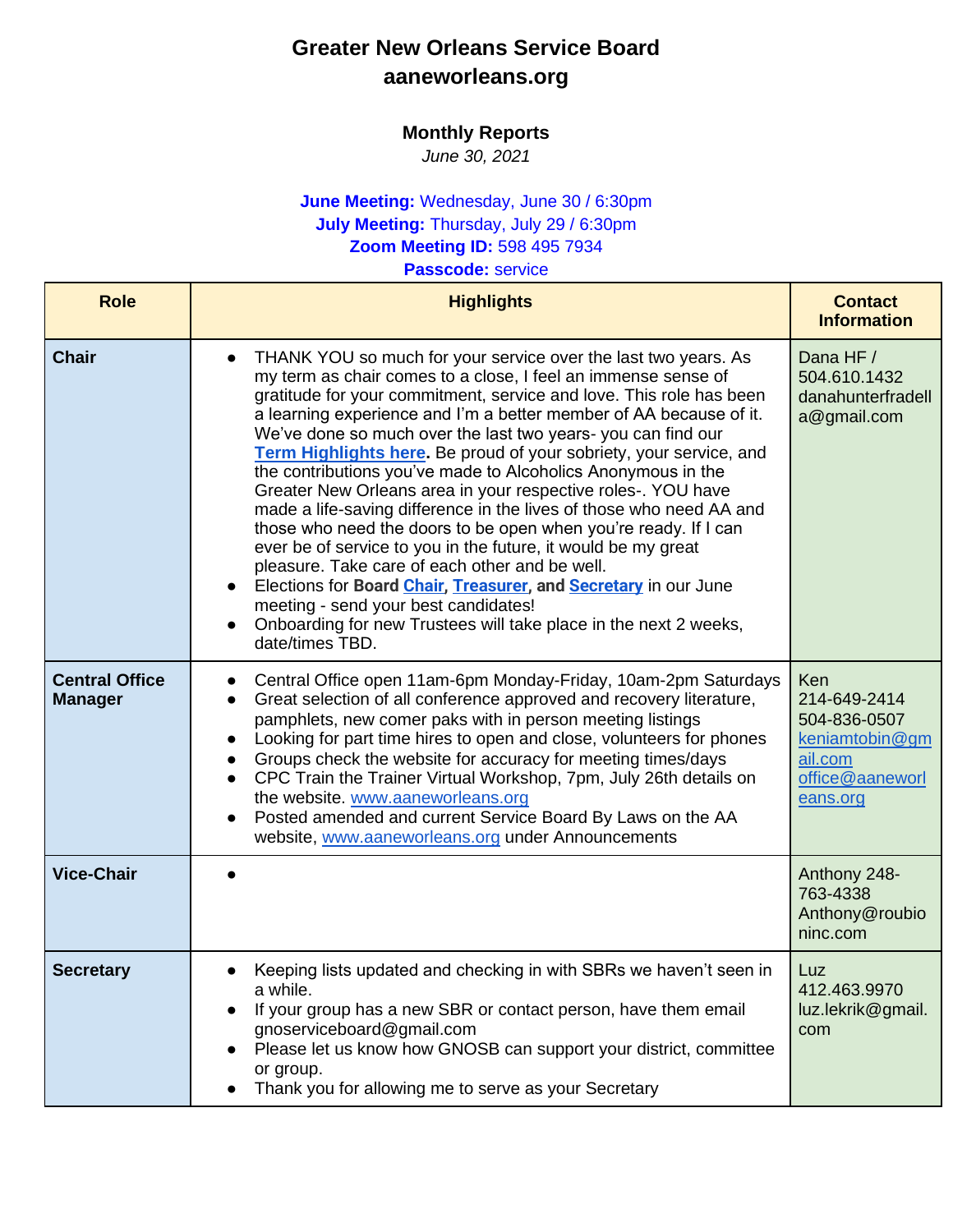| <b>Treasurer</b>                                                                                                                                               | The office is in good fiscal shape<br>$\bullet$<br>Cash went up over \$2.5k from previous month<br>$\bullet$<br>Group contributions were down slightly but merchandise sales were<br>$\bullet$<br>up. Expenses were also down slightly.<br>Link to financials<br>$\bullet$                                                                                                                                                                                                                                                                                                                                                                                                                                                      | Alex /<br>504.609.8495<br>alexreed504@g<br>mail.com         |
|----------------------------------------------------------------------------------------------------------------------------------------------------------------|---------------------------------------------------------------------------------------------------------------------------------------------------------------------------------------------------------------------------------------------------------------------------------------------------------------------------------------------------------------------------------------------------------------------------------------------------------------------------------------------------------------------------------------------------------------------------------------------------------------------------------------------------------------------------------------------------------------------------------|-------------------------------------------------------------|
| <b>Treatment &amp;</b><br><b>Corrections</b><br>2nd Wed @ 630<br>Zoom 598 495<br>7934<br>Pw: service                                                           | Charles P. is seeking donations of soft cover Big Books for people in<br>$\bullet$<br>recovery at Orleans Parish Prison or cash to purchase big books.<br>Donations can be made at Central Office or by reaching out to<br>Charles P @ 504-701-4652<br>People are needed to volunteer to facilitate meetings at Orleans<br>Parish Prison: 2 years of sobriety is preferred, ability to pass a<br>background check *if you have a prior arrest you will need to get a<br>disposition from the court system you went through*, be fully<br>vaccinated. Contact Charles P. @ 504-701-4652 for more information<br>Tia C. is the new T&C Chair for District 21/23. Congratulations Tia!<br>$\bullet$<br>Thank you for your service! | Carl C. 504-515-<br>9731<br>carl.l.cochrane.4<br>@gmail.com |
| Cooperation<br>With the<br>Professional<br><b>Community /</b><br><b>Public</b><br><b>Information</b><br>3rd Mon @ 630<br>Zoom: 884 9500<br>3428<br>Pw: service | THANK YOU to Claire for her service in the CPC/PI Chair role! Claire<br>$\bullet$<br>has decided to rotate out of her role to make room for another person<br>to be of service. If you're interested, please reach out to Ken<br>(office@aaneworleans.com) and he'll share your interest with the<br>new Trustees.                                                                                                                                                                                                                                                                                                                                                                                                              | <b>TBD</b>                                                  |
| <b>Big Deep South</b><br>Convention,<br>8/14/21<br>1st Wed $@6$<br>@ Central<br>Office, 638<br>Papworth Ave,<br><b>Metairie</b>                                | Virtual Convention is August 14, 2021.<br>$\bullet$<br>Website: bigdeepsouth.org<br>$\bullet$<br>Next Meeting in person July 7, 2021 6pm at Central Office.                                                                                                                                                                                                                                                                                                                                                                                                                                                                                                                                                                     | Tina<br>504-931-8323<br>tina simoneaux<br>@hotmail.com      |
| <b>AA Hotline</b>                                                                                                                                              | Shifts available -- contact Scott or Ron if your home group would<br>$\bullet$<br>like to take a regular shift, or if anyone would like to volunteer as<br>individuals                                                                                                                                                                                                                                                                                                                                                                                                                                                                                                                                                          | Scott 504-232-<br>3759, Ron 504-<br>343-6157                |
| <b>Website</b>                                                                                                                                                 | Send your meeting updates to office@aaneworleans.com<br>$\bullet$                                                                                                                                                                                                                                                                                                                                                                                                                                                                                                                                                                                                                                                               | <b>Steve</b>                                                |
| <b>DAAY</b> In the<br><b>Park</b>                                                                                                                              | Oct 30th booked for the event at Bucktown Harbor Marina shelter.<br>$\bullet$<br>We are going to have trick or treating; costume contest; food; and a<br>halloween pinata.                                                                                                                                                                                                                                                                                                                                                                                                                                                                                                                                                      | Don D.                                                      |
| <b>Unity &amp; Service</b>                                                                                                                                     | Not much to report. Not getting much support. Have several ideas.<br>$\bullet$<br>Need help getting support.                                                                                                                                                                                                                                                                                                                                                                                                                                                                                                                                                                                                                    | Jack W.<br>jackjpwillis@gmai<br>I.com                       |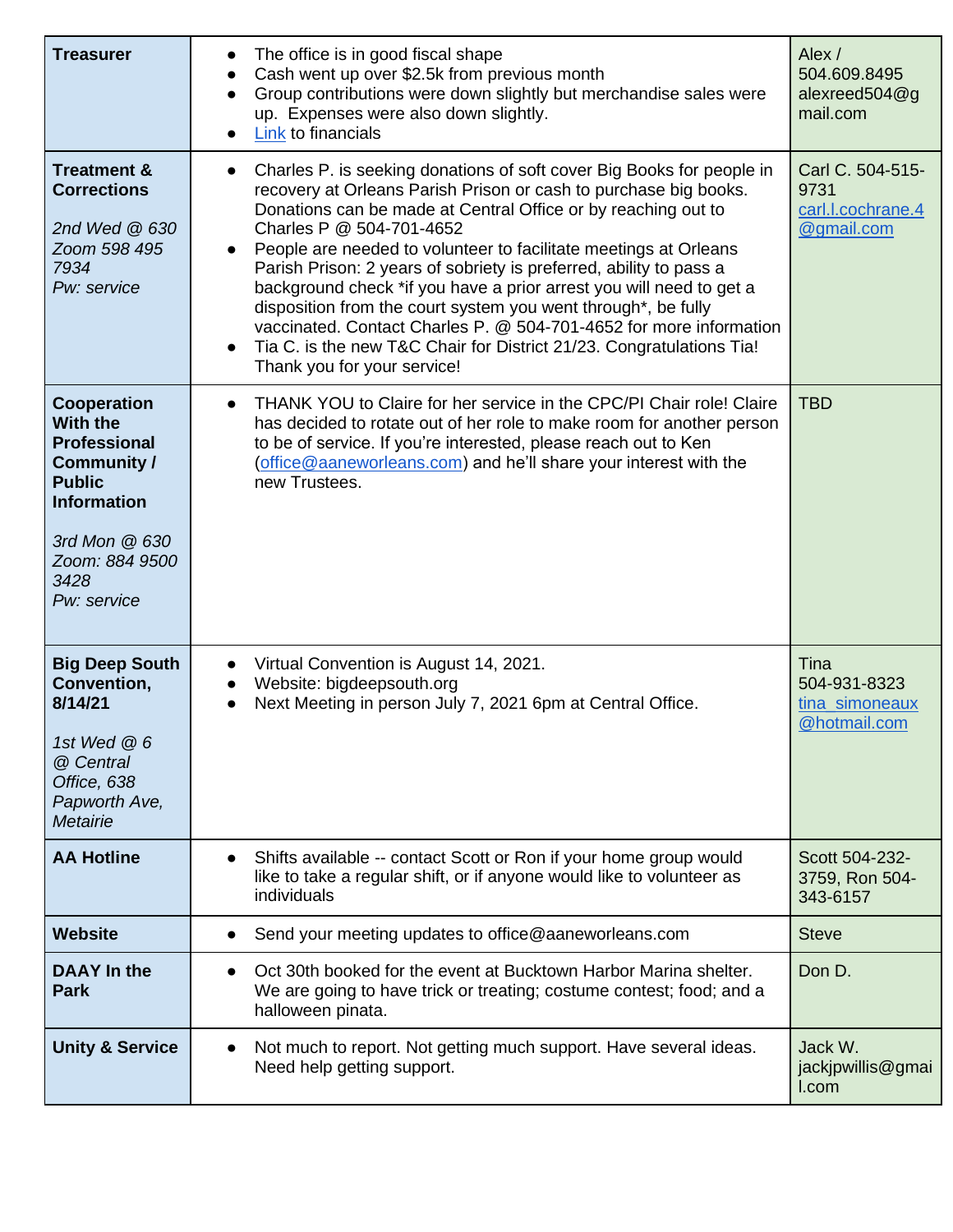| <b>District 12</b><br><b>Northshore</b><br>2nd Tue @ 630<br>Zoom 852 8672<br>0252<br>Pw: 545757                                        |                                                                                                                                                                                                                                                                                                                                                                                                                                                                                                                                                                                                                                                                                                                                                                                                                                                                                                                                                                                                                                                                                                                                                                                                                                                                                     | Frank, DCM 985-<br>847-1669                                |
|----------------------------------------------------------------------------------------------------------------------------------------|-------------------------------------------------------------------------------------------------------------------------------------------------------------------------------------------------------------------------------------------------------------------------------------------------------------------------------------------------------------------------------------------------------------------------------------------------------------------------------------------------------------------------------------------------------------------------------------------------------------------------------------------------------------------------------------------------------------------------------------------------------------------------------------------------------------------------------------------------------------------------------------------------------------------------------------------------------------------------------------------------------------------------------------------------------------------------------------------------------------------------------------------------------------------------------------------------------------------------------------------------------------------------------------|------------------------------------------------------------|
| <b>District 17</b><br><b>Bayou Parishes</b><br>2nd Sat @ 1115<br>@ Easy Does It<br><b>Club - 111</b><br>Munson Dr,<br>Houma            |                                                                                                                                                                                                                                                                                                                                                                                                                                                                                                                                                                                                                                                                                                                                                                                                                                                                                                                                                                                                                                                                                                                                                                                                                                                                                     | Sal, DCM<br>saltrigona@gmail<br>.com                       |
| <b>District 18</b><br>Westbank<br>2nd Tue $@6$<br>Zoom 895 4364<br>6771<br>Pw: service<br>& in person 1500<br>Lafayette St.,<br>Gretna | The District meets in-person and continues to provide Zoom as an<br>$\bullet$<br>alternative to in-person.<br>All of our Group meetings are now in-person.<br>T&C committee reports that the Committee is leading regular<br>$\bullet$<br>meetings at 2 treatment centers in New Orleans and anticipates<br>being able to offer meetings at additional treatment centers in the<br>near future.<br>Literature committee has placed 2 literature racks at Coast Guard<br>$\bullet$<br>social services offices and is purchasing 2 additional racks for other<br>desired locations.<br>Young at Heart group celebrated a 36-year anniversary on June 6th<br>$\bullet$<br>with a covered dish "speak and eat."<br>District 18 was the host District for the GNO Multi-District<br>$\bullet$<br>Extravaganza to receive our Delegate's report from the 71 <sup>st</sup> Annual<br>General Service Conference. Our Delegate, Nick P, and Molly E,<br>Alternate Delegate, provided excellent AA educational presentations.<br>Also, Many Thanks to Ken T. and Anthony R. for their reports. Much<br>appreciation to the GNO DCM's, Bailey and especially Luz L, District<br>21/23 Workshop Chair, for giving of their time and talent to organize<br>and make this event very successful. | Gary H, DCM<br>$(504)$ 416-8400<br>gary@gvhamilton<br>.com |
| <b>District 19</b><br><b>Metairie/Kenner</b><br>4th Tue @ 630<br>@ Homewood<br><b>Suites, 2730</b><br>Severn Ave,<br><b>Metairie</b>   | I am no longer service board liaison for district 19. As of now we have<br>$\bullet$<br>not found a replacement. I had suggested the DCM but he passed on<br>the position.                                                                                                                                                                                                                                                                                                                                                                                                                                                                                                                                                                                                                                                                                                                                                                                                                                                                                                                                                                                                                                                                                                          | Jim Ryan, DCM<br>ryanfjames@gma<br>il.com                  |
| <b>District 20</b><br><b>NOLA</b><br>2nd Thur $@630$<br>Zoom 861 1998                                                                  | Started business meeting as hybrid in-person and Zoom in June.<br>Next meeting is Thursday, July 8 (2nd meeting of the month), 4600<br>St. Charles Avenue, 2nd floor<br>Planning continues on a Service Workshop and an Event (likely to<br>$\bullet$<br>include live music) for this Fall                                                                                                                                                                                                                                                                                                                                                                                                                                                                                                                                                                                                                                                                                                                                                                                                                                                                                                                                                                                          | Ron, DCM 504-<br>343-6157<br>ron.zornes@gma<br>il.com      |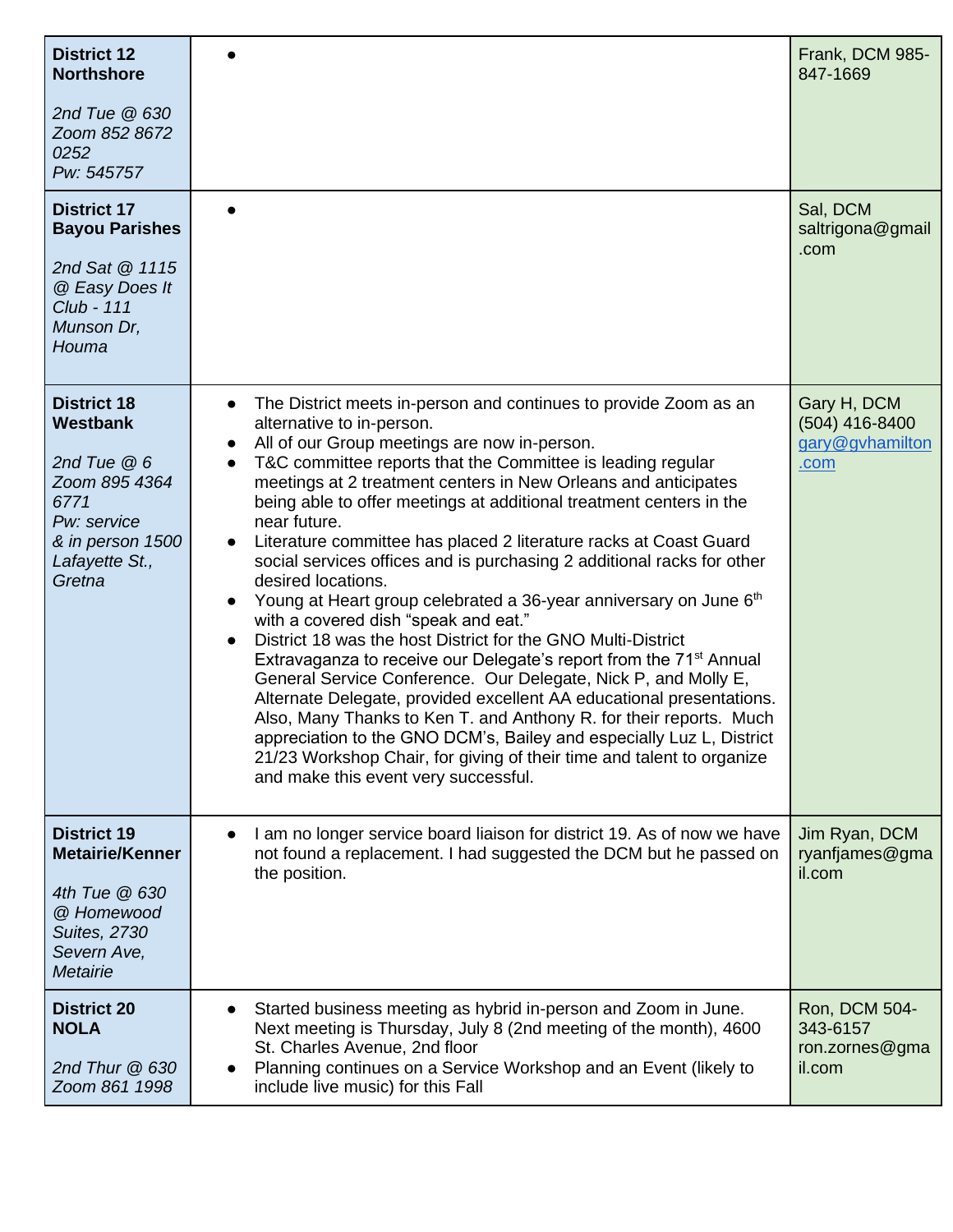| 7125<br>Pw: district20                                                                           | T&C - University Medical Center looking for home groups to host T&C<br>meeting on Wednesday and Friday nights<br>12 Concepts Study Group continues<br>$\bullet$<br>Continuing to reach out to home groups in District 20, many of whom<br>$\bullet$<br>are meeting in-person or hybrid<br>Area 27 Area Assembly meeting in Kenner, LA starting in August<br>2021 for two Assemblies in 2021 and all four in 2022. NOLA Districts<br>need to coordinate to help identify candidates for Hospitality Chair<br>and arranging for lunch, coffee and snacks                                                                                                                                                                                                                                                                                                                                                                                                                                                                                                                                                                                                                                                                                                                                                                |                                                           |
|--------------------------------------------------------------------------------------------------|-----------------------------------------------------------------------------------------------------------------------------------------------------------------------------------------------------------------------------------------------------------------------------------------------------------------------------------------------------------------------------------------------------------------------------------------------------------------------------------------------------------------------------------------------------------------------------------------------------------------------------------------------------------------------------------------------------------------------------------------------------------------------------------------------------------------------------------------------------------------------------------------------------------------------------------------------------------------------------------------------------------------------------------------------------------------------------------------------------------------------------------------------------------------------------------------------------------------------------------------------------------------------------------------------------------------------|-----------------------------------------------------------|
| <b>District 21/23</b><br><b>NOLA/East</b><br>2nd Mon $@7$<br>Zoom 837 2179<br>6523<br>Pw: 664254 | At our last district meeting, we voted to do splits of \$100 each to<br>$\bullet$<br>Central Office, Area, and GSO.<br>Participation at District Meetings has been a little low so I used the<br>$\bullet$<br>Fellowship Connection portal in conjunction with Central Office's list<br>of all meetings currently meeting in person and our meeting minutes<br>to create a list of all the active in-person meetings in the district and<br>tried to match them up with their current or last known GSR. I then<br>used this list to reach out to:<br>Meetings that had likely elected a new GSR to get their new<br>$\bigcirc$<br>GSR's info<br>Meetings that were not meeting in-person or online to check<br>on the status of the meeting and identify if they were planning<br>on returning anytime in the near future.<br>Meetings that have an identified GSR so we can invite them<br>$\circ$<br>back to district meetings and make sure they know the new<br>zoom info.<br>I also created a list of meetings that are meeting in-person but<br>haven't been represented at district within the last six months to visit<br>in person and invite them to district. Most of the former GSRs that I've<br>reached out to haven't responded yet but I'll keep everyone updated<br>on the results of this project. | Morgan, DCM<br>biggsmorgant@g<br>mail.com<br>504-505-6809 |
| <b>Upcoming GNOSB Dates!</b><br>7/7 (Weds):<br>7/19 (Mon):                                       | <b>Big Deep South Planning Meeting</b><br>7/14 (Weds): T&C Meeting<br>7/15 (Thurs): Deadline for submitting information/birthdays for Bulletin<br><b>CPC/PI Meeting</b><br>7/29 (Thurs): July Service Board Meeting                                                                                                                                                                                                                                                                                                                                                                                                                                                                                                                                                                                                                                                                                                                                                                                                                                                                                                                                                                                                                                                                                                   |                                                           |

## **What do you know about your Service Board?**

\_\_\_\_\_\_\_\_\_\_\_\_\_\_\_\_\_\_\_\_\_\_\_\_\_\_\_\_\_\_\_\_\_\_\_\_\_\_\_\_\_\_\_\_\_\_\_\_\_\_\_\_\_\_\_\_\_\_\_\_\_\_\_\_\_\_\_\_\_\_\_\_\_\_

| How Does our Service Board Serve GNO AA? | <b>How Can We Support GNOSB?</b>         |  |
|------------------------------------------|------------------------------------------|--|
| • Host website (aaneworleans.org)        | Buy literature/chips from central office |  |
| Meeting lists and resources              | Volunteer for the AA Hotline             |  |